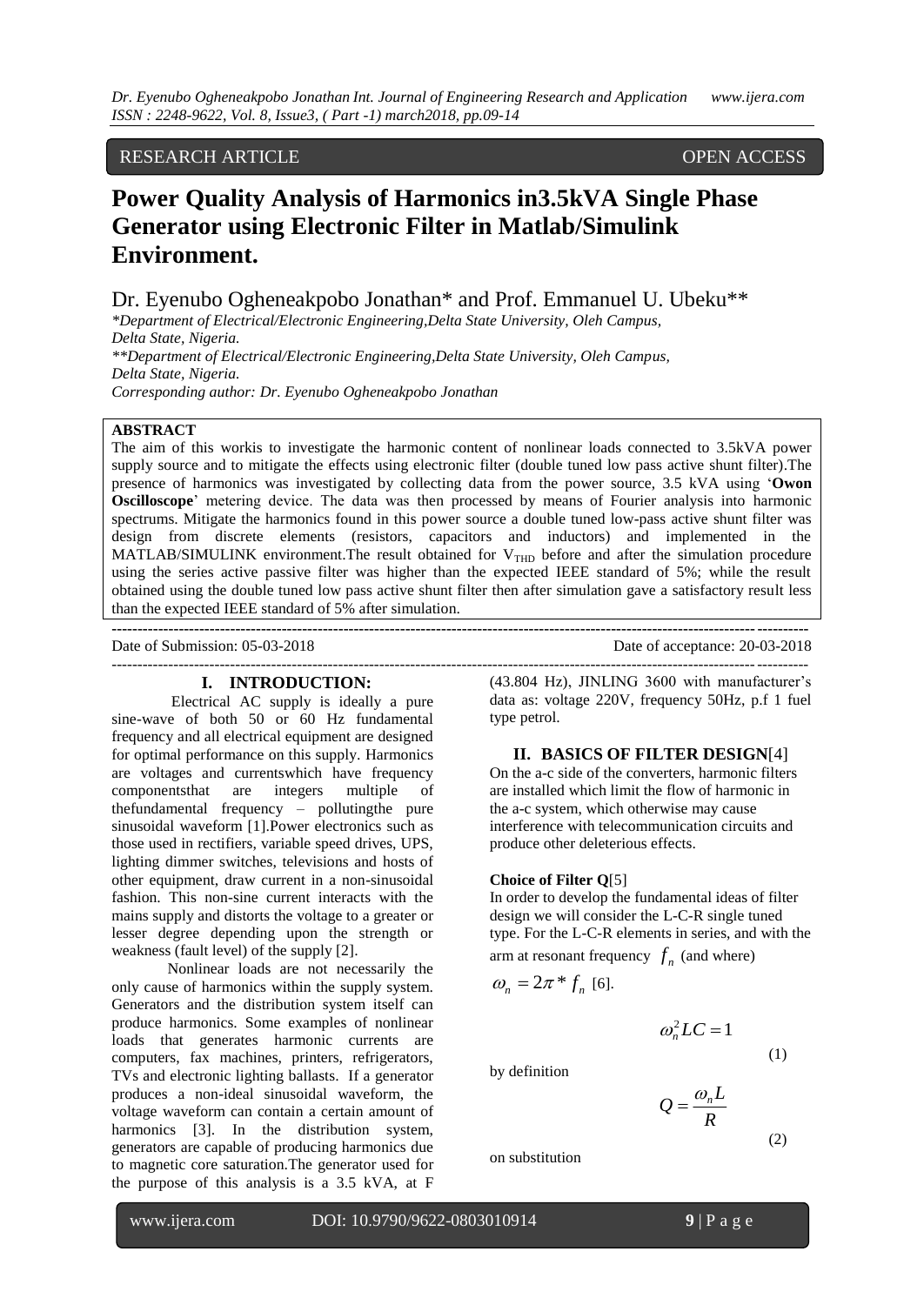*Dr. Eyenubo Ogheneakpobo Jonathan Int. Journal of Engineering Research and Application www.ijera.com ISSN : 2248-9622, Vol. 8, Issue3, ( Part -1) march2018, pp.09-14*

$$
R = \frac{1}{\omega_n C Q}
$$
 (3)

(5)

Let  $\delta$  be per unit detuning expected from all causes, expressed as an effective frequency variation from the nominal [6].

$$
Y_a = \frac{1}{Z_a} = G_a + jB_a
$$
  
(4)  

$$
Y_f = \frac{1}{Z_f} = G_f + jB_f
$$

At an approximate near resonance,

$$
G_f = \frac{1}{R(1 + 4Q^2 \delta^2)}
$$
\n(6)

$$
B_f = \frac{-2Q\delta}{R(1 + 4Q^2\delta^2)}
$$
  

$$
Q = \frac{\omega_n L}{R}
$$
 (7)

$$
\mathcal{E} = \frac{R}{\omega - \omega_n}
$$

$$
\delta = \frac{\omega - \omega_n}{\omega_n}
$$

(8)

$$
\omega_n = 2\pi x
$$
 nominal resonance frequency

 $\omega = 2\pi x$  actual frequency

$$
\therefore Y_T = (G_a + G_f) + j(B_a + B_f)
$$
\n(9)

$$
V_n = \frac{I_n}{Y_T}
$$
  
 
$$
\therefore |V_n| = \frac{I_n}{\left[ \left\{ G_a + \frac{1}{R(1 + 4Q^2 \delta^2)} \right\}^2 + \left\{ B_a - \frac{-2Q\delta}{R(1 + 4Q^2 \delta^2)} \right\}^2 \right]^{1/2}}
$$
  
(10)

Some interesting cases arise from equation 1.10 depending on the a-c system impedance.

#### **The Choice of Capacitor**

The capacitor bank is the most costly item in the filter and usually accounts for about 60% of the filter cost, depending on the var rating of the capacitor bank. After making a decision on the amount of vars to be supplied by the filter circuits

at fundamental frequency, the total capacitance of the filter bank is calculated as shown below [7].

$$
MVAR = 2\pi * f * C * V^{2} * 10^{-6}
$$
  

$$
C = \frac{MVAR * 10^{6}}{2\pi * f * V^{2}}
$$
  
(11)

Having fixed the total value of capacitance it may be equally divided in all the branches. Usually the bulk of capacitance is not put as one unit but it is divided into smaller units and these are connected in series-parallel combinations to give the desired capacitance. Below, the method to divide the capacitance in smaller units is given.

#### **Inductor Rating and Design** [8]

Having fixed the value of the capacitor in the arm it is easy to calculate the value of reactor required to produce series resonance at that particular harmonic frequency. For resonance at the  $n^{th}$ harmonic

$$
X_{L(1)} = \frac{X_{C(1)}}{n^2} \tag{12}
$$

where,

 $X_{L(1)}$  = fundamental reactance of inductor  $X_{C(1)}$  = fundamental reactance of capacitor

$$
L_n = \frac{1}{\omega^2 * n^2 * C}
$$
\n<sup>(13)</sup>

and the fundamental kVA rating of the reactor

$$
kVA = \omega CE^2 \frac{n^2}{(n^2 - 1)}
$$
\n(14)

The main considerations in the design of an inductor are the impulse test voltage and the power loss. The most satisfactory arrangement is to have the impulse test voltage equal to that for the a-c line.

## **Development of Double tuned low-pass active shunt filter Circuit**[9]

Assume that this reactive power is to be supplied by the filter circuits, connected to the primary side.

$$
MVAR = 2\pi * E^2 * f * C * 10^{-6}
$$

$$
\therefore C = \frac{MVAR * 10}{2 * \pi * 275 * 275 * 6.0}
$$

www.ijera.com DOI: 10.9790/9622-0803010914 **10** | P a g e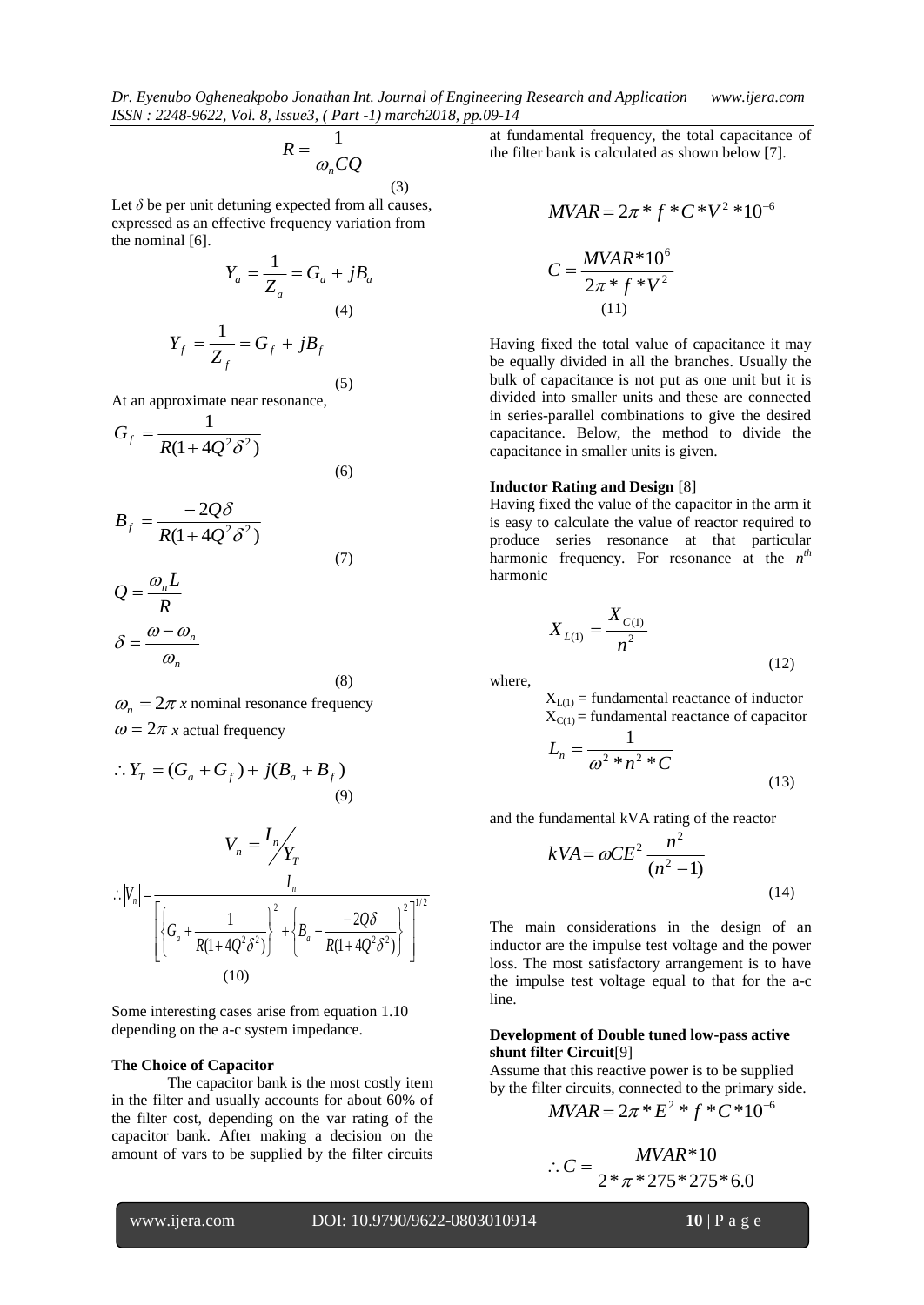*Dr. Eyenubo Ogheneakpobo Jonathan Int. Journal of Engineering Research and Application www.ijera.com ISSN : 2248-9622, Vol. 8, Issue3, ( Part -1) march2018, pp.09-14*



**Fig.1**: 3.6 A developed section of double tuned low-pass active shunt filter circuit for simulation [9].

Single tuned arms are provided for the  $5<sup>th</sup>$ ,  $7<sup>th</sup>$ ,  $11<sup>th</sup>$ and 13th harmonics. The fundamental frequency of a high-pass are nearly that due to its capacitor alone (with remaining components short circuited). But in the case of single-tuned arms, the voltage at the capacitor terminal is somewhat higher than the system voltage. The relationship for individual harmonics is

$$
\frac{V_{C1}}{V_{n1}} = 1 + \frac{1}{n^2 - 1}
$$

where,

 $V_{c_1}$  = fundamental frequency voltage of capacitor

(15)

 $V_{n_1}$  = fundamental frequency system voltage

 $n =$  harmonic number. This gives the following numerical values:

when,

 $n = 1, 2, 3, 4, 5, 6, 7, 8, 9, 10, 11$ The corresponding values of C, L and R will be computed thus:

 $\frac{V_{C1}}{V}$  = For various values of *n*:  $V_{n1}$ 

Therefore using these values, the capacitance of each arm can be reduced accordingly. We now turn our attention to the design of the inductive and resistance components. The following relationship applies for the value of reactance

$$
X_{Ln} = \frac{1}{n^2} X_{nc}
$$

when,

 $X_{\text{Ln}}$  reactance of reactor at fundamental frequency

(16)

 $X_{Cn}$  = capacitor reactance at the fundamental frequency

 $n =$  harmonic number.

$$
2\pi f * L_n = \frac{1}{2\pi f_n * C}
$$

$$
L_n = \frac{1}{\omega_n^2 C}
$$
 (17)

The quality factor of the coil is given by

$$
Q = \frac{\omega_n L_n}{R_n}
$$
 (18)

where

 $\omega_n = 2\pi^*$  normal resonance frequency. The optimum value of Q as derived as in

$$
Q = \frac{1 + Cos\phi_a}{2\delta + Sin\phi_a}
$$
\n(19)

where,

$$
\Phi_a = \text{system impedance angle } a
$$

 $\delta$  = total detuning expected due to all

causes. The presented example of the designed double-tuned filter demonstrates the generic algorithm usefulness as a tool for optimization for filter parameters without the need for unnecessary simplifications that may lead to erroneous solutions. The use of generic algorithm allows maximum filter currents/voltages across the filter

components. Efficient filter performance should give a distortion value of less than 5% at a-c system terminal. The effectiveness of the filters in eliminating a particular harmonic depends largely on the harmonic impedance of the a-c system at that frequency. But at present the harmonic impedance of a-c system cannot be computed or measured accurately and reliably at major harmonics. So usually it is assumed that the a-c system impedance can have any magnitude but a maximum impedance.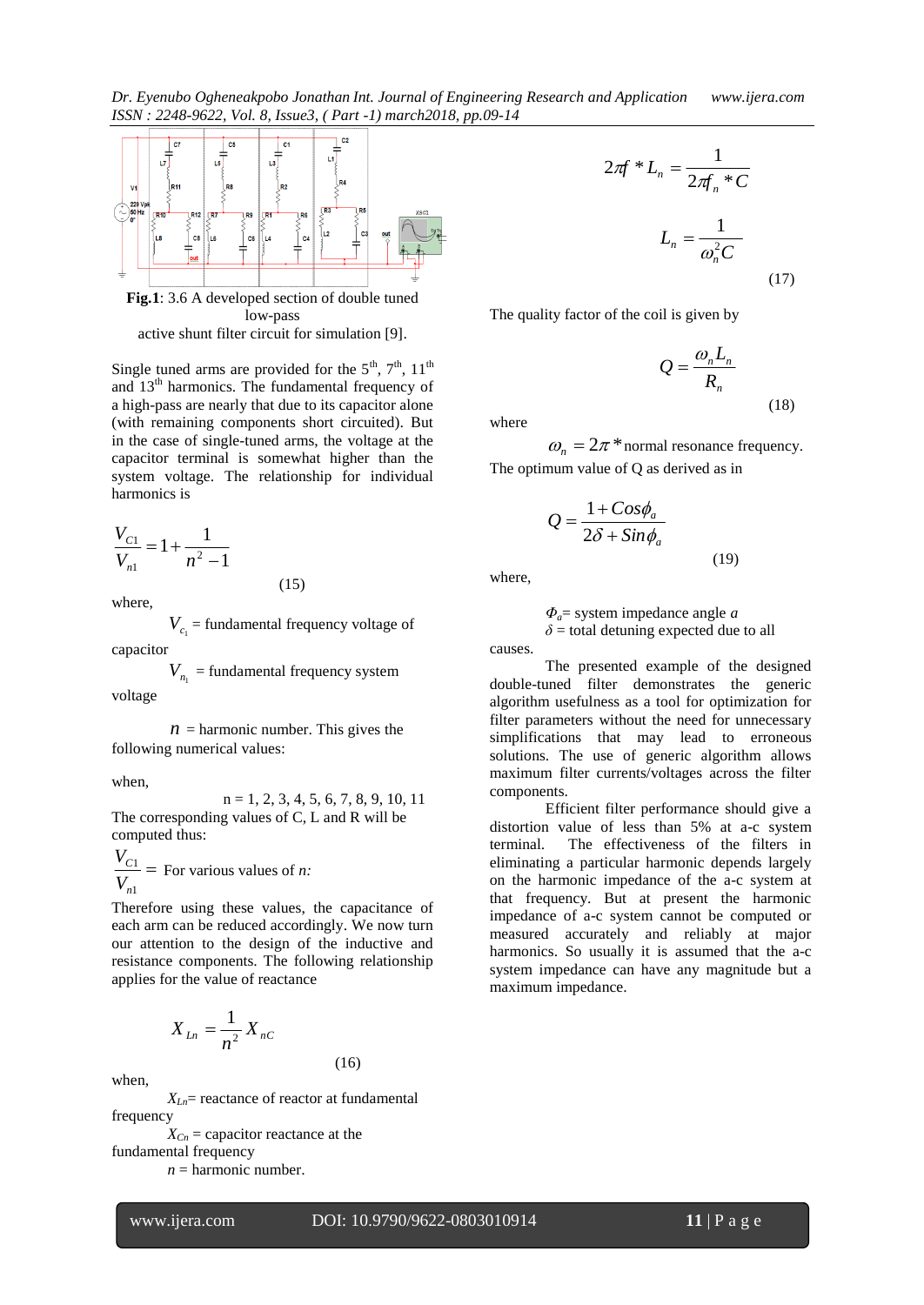*Dr. Eyenubo Ogheneakpobo Jonathan Int. Journal of Engineering Research and Application www.ijera.com ISSN : 2248-9622, Vol. 8, Issue3, ( Part -1) march2018, pp.09-14*

|                                                                |       |                |                   |              | $5.511$ . $2210$ , $3921$ , $100$ , $100$ , $000$ , $11$ and $11$ mand $0112$ |            |  |  |  |  |  |
|----------------------------------------------------------------|-------|----------------|-------------------|--------------|-------------------------------------------------------------------------------|------------|--|--|--|--|--|
| Table $(1)(a)$ Power source 3.5 kVA, F $(43.804 \text{ Hz})$ , |       |                |                   |              |                                                                               |            |  |  |  |  |  |
| before loading [9]                                             |       |                |                   |              |                                                                               |            |  |  |  |  |  |
|                                                                |       |                |                   | Magnitude    | Phaseangle                                                                    |            |  |  |  |  |  |
| ham                                                            | time  | (Voltage)      | (Voltage)         | (Voltage)    | before<br>filtering                                                           |            |  |  |  |  |  |
| no                                                             | (sec) | $a_{na}$ , (%) | $b_{na}$ , $(\%)$ | $C_{na}$ , % | (rad)                                                                         | scope_data |  |  |  |  |  |
| 1                                                              | 0     | 1895130.78     | 1141118.73        | 2212164.70   | 0.541985613                                                                   | 6800000    |  |  |  |  |  |
| 2                                                              | 0.01  | 0.00           | 0.00              | 0.00         | Ω                                                                             | 6600000    |  |  |  |  |  |
| 3                                                              | 0.02  | 694397.69      | 297808.68         | 755564.80    | 0.40514685                                                                    | 6600000    |  |  |  |  |  |
| 4                                                              | 0.03  | 0.00           | 0.00              | 0.00         | Ω                                                                             | 6600000    |  |  |  |  |  |
| 5                                                              | 0.04  | 446610.57      | 199096.51         | 488978.96    | 0.419351071                                                                   | 6600000    |  |  |  |  |  |
| 6                                                              | 0.05  | 0.00           | 0.00              | 0.00         | 0                                                                             | 6600000    |  |  |  |  |  |
| 7                                                              | 0.06  | 346852.19      | 154009.83         | 379506.88    | 0.417871103                                                                   | 6600000    |  |  |  |  |  |
| 8                                                              | 0.07  | 0.00           | 0.00              | 0.00         | 0                                                                             | 6800000    |  |  |  |  |  |
| 9                                                              | 0.08  | 284898.38      | 153378.68         | 323561.59    | 0.49386479                                                                    | 6600000    |  |  |  |  |  |
| 10                                                             | 0.09  | 0.00           | 0.00              | 0.00         | $\bf{0}$                                                                      | 6600000    |  |  |  |  |  |
| 11                                                             | 0.1   | 264992.47      | 130502.70         | 295384.43    | 0.457611126                                                                   | 6600000    |  |  |  |  |  |
| 12                                                             | 0.11  | 0.00           | 0.00              | 0.00         | Λ                                                                             | 6600000    |  |  |  |  |  |
| 13                                                             | 0.12  | 217863.88      | 126348.67         | 251850.47    | 0.525541249                                                                   | 6600000    |  |  |  |  |  |
| 14                                                             | 0.13  | 0.00           | 0.00              | 0.00         | ٨                                                                             | 6600000    |  |  |  |  |  |
| 15                                                             | 0.14  | 187247.33      | 121925.44         | 223444.34    | 0.577180776                                                                   | 6600000    |  |  |  |  |  |
| 16                                                             | 0.15  | 0.00           | 0.00              | 0.00         | o                                                                             | 6600000    |  |  |  |  |  |
| 17                                                             | 0.16  | 130519.73      | 112058.09         | 172024.46    | 0.709438559                                                                   | 6600000    |  |  |  |  |  |
| 18                                                             | 0.17  | 0.00           | 0.00              | 0.00         |                                                                               | 6600000    |  |  |  |  |  |
| 19                                                             | 0.18  | 107524.52      | 98205.78          | 145622.45    | 0.740133178                                                                   | 6400000    |  |  |  |  |  |
| 20                                                             | 0.19  | 0.00           | 0.00              | 0.00         | 0                                                                             | 6400000    |  |  |  |  |  |
| 21                                                             | 0.2   | 96619.19       | 87612.38          | 130426.98    | 0.736548553                                                                   | 6400000    |  |  |  |  |  |
| 22                                                             | 0.21  | 0.00           | 0.00              | 0.00         | $\Omega$                                                                      | 6400000    |  |  |  |  |  |
| 23                                                             | 0.22  | 91737.95       | 43560.77          | 101554.88    | 0.443317087                                                                   | 6400000    |  |  |  |  |  |
| 24                                                             | 0.23  | 0.00           | 0.00              | 0.00         | 0                                                                             | 6200000    |  |  |  |  |  |
| 251                                                            | 0.24  | 81743.00       | 3885877           | 90510.13     | 0.443751528                                                                   | 6200000    |  |  |  |  |  |

**Table (2)**Power source 3.5 kVA, F (43.804 Hz), before filtering

| $\sigma$ and $\sigma$ $\sigma$ $\sigma$ |       |                 |            |              |                  |            |  |  |  |
|-----------------------------------------|-------|-----------------|------------|--------------|------------------|------------|--|--|--|
|                                         |       |                 |            | Magnitude    | Phaseangle       |            |  |  |  |
| ham                                     | time  | (Voltage)       | (Voltage)  | (Voltage)    | a fter filtering |            |  |  |  |
| no                                      | (sec) | a <sub>na</sub> | $b_{n}$    | $C_{na}$ , % | (rad)            | scope_data |  |  |  |
| 1                                       | 0     | 2598777.76      | 1150992.83 | 284225797    | 0.41693202       | 6800000    |  |  |  |
| 2                                       | 0.01  | 0.00            | 0.00       | 0.00         | 0                | 6600000    |  |  |  |
| 3                                       | 0.02  | 828384.15       | 328301.65  | 891068.05    | 0.37732623       | 6600000    |  |  |  |
| 4                                       | 0.03  | 0.00            | 0.00       | 0.00         | 0                | 6600000    |  |  |  |
| 5                                       | 0.04  | 470467.69       | 264435.49  | 539690.63    | 0.51206229       | 6600000    |  |  |  |
| 6                                       | 0.05  | 0.00            | 0.00       | 0.00         | 0                | 6600000    |  |  |  |
| 7                                       | 0.06  | 337176.13       | 200629.98  | 392352.04    | 0.53675722       | 6600000    |  |  |  |
| s                                       | 0.07  | 0.00            | 0.00       | 0.00         | $\Omega$         | 6800000    |  |  |  |
| 9                                       | 0.08  | 257663.57       | 152281.53  | 299299.49    | 0.53378236       | 6600000    |  |  |  |
| 10                                      | 0.09  | 0.00            | 0.00       | 0.00         | 0                | 6600000    |  |  |  |
| 11                                      | 0.1   | 241702.13       | 145644.95  | 282192.09    | 0.54231464       | 6600000    |  |  |  |
| 12                                      | 0.11  | 0.00            | 0.00       | 0.00         | 0                | 6600000    |  |  |  |
| 13                                      | 0.12  | 203652.78       | 113977.75  | 233378.20    | 0.51023482       | 6600000    |  |  |  |
| 14                                      | 0.13  | 0.00            | 0.00       | 0.00         | 0                | 6600000    |  |  |  |
| 15                                      | 0.14  | 156743.89       | 102925.76  | 187516.29    | 0.58103538       | 6600000    |  |  |  |
| 16                                      | 0.15  | 0.00            | 0.00       | 0.00         | 0                | 6600000    |  |  |  |
| 17                                      | 0.16  | 148662.93       | 61974.19   | 161063.55    | 0.39497052       | 6600000    |  |  |  |
| 18                                      | 0.17  | 0.00            | 0.00       | 0.00         | $\Omega$         | 6600000    |  |  |  |
| 19                                      | 0.18  | 122543.50       | 37964.44   | 128289.55    | 0.30042667       | 6400000    |  |  |  |
| 20                                      | 0.19  | 0.00            | 0.00       | 0.00         | o                | 6400000    |  |  |  |
| 21                                      | 0.2   | 116742.87       | 30693.21   | 120710.28    | 0.25709461       | 6400000    |  |  |  |
| 22                                      | 0.21  | 0.00            | 0.00       | 0.00         | 0                | 6400000    |  |  |  |
| 23                                      | 0.22  | 103213.56       | 30526.67   | 107633.25    | 0.28756437       | 6400000    |  |  |  |
| 24                                      | 0.23  | 0.00            | 0.00       | 0.00         | 0                | 6200000    |  |  |  |
| 25                                      | 0.24  | 98394.73        | 25273.60   | 101588.77    | 0.25142399       | 6200000    |  |  |  |





**Figure3:** Processed waveform and harmonic after filtering with a

ofpower source 3.5kVA, waveform without load using the series active power filter harmonic spectrumshowing the

fundamental,  $3<sup>rd</sup>$ ,  $5<sup>th</sup>$  and  $7<sup>th</sup>$  harmonics.



source 3.5kVA using series active power filter with passive filter shows the combined effect of the and after filtering showing  $1<sup>st</sup> - 13<sup>th</sup>$ harmonics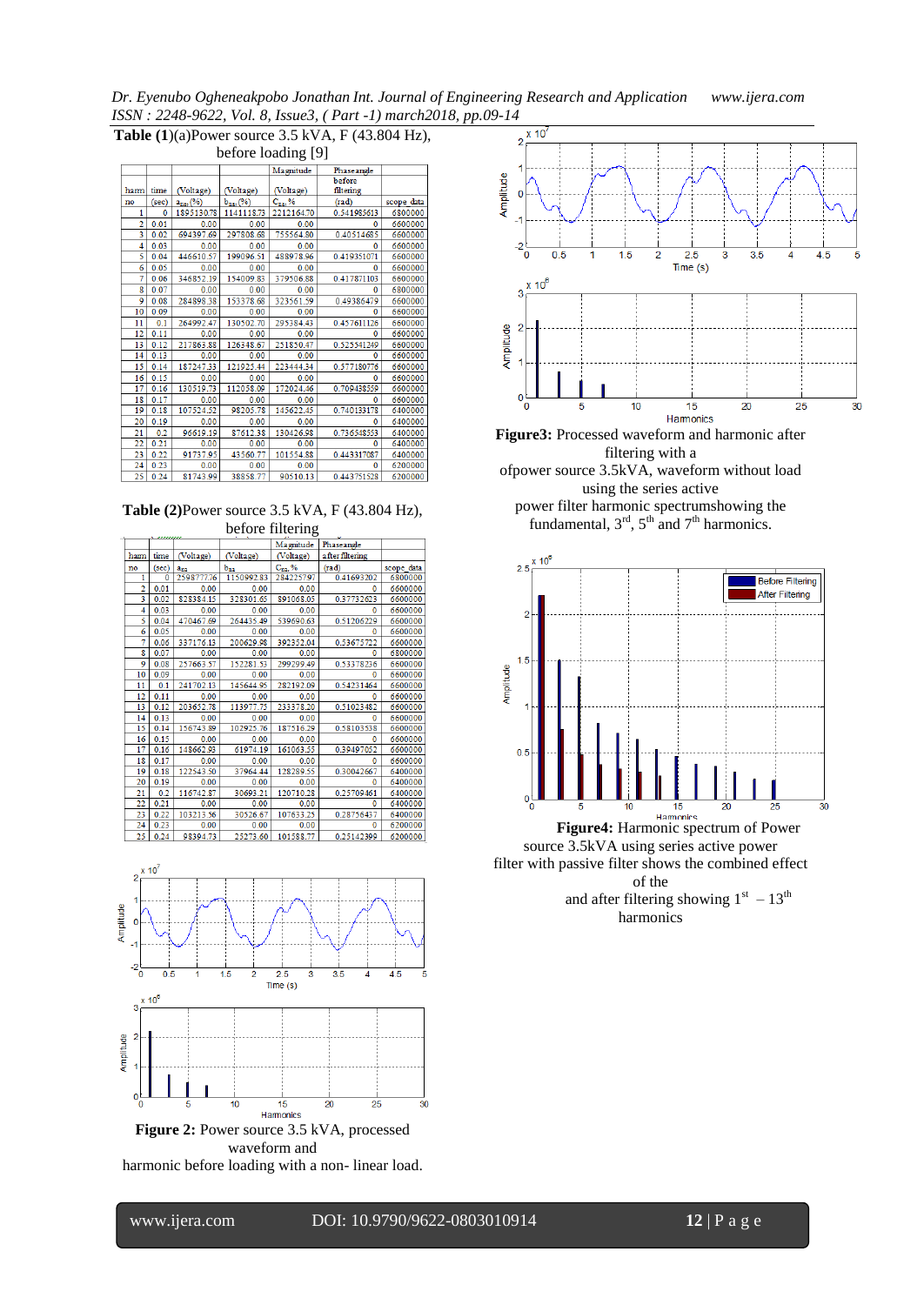*Dr. Eyenubo Ogheneakpobo Jonathan Int. Journal of Engineering Research and Application www.ijera.com ISSN : 2248-9622, Vol. 8, Issue3, ( Part -1) march2018, pp.09-14*



## **III. DISCUSSIONS: Power source 3.5 kVA, F (43.804 Hz)**

1. Figure2 shows power source 3.5kVA waveform without load, the harmonic spectrum showing the fundamental frequency up to

 $7<sup>th</sup>$ harmonics, generators are expected to damped out all harmonics, but for the fact

that the frequency (43.804 Hz at a rating of 3.5 kVA) at which the measurement was

taken it was found out lower than the normal frequency (50 Hz) hence the associated

harmonics found out when it was not loaded. 2. Figure3 shows the  $V_{THD}$  results before / after simulation using the series shunt active filter simulation using the series shunt active 8.04%, 5.24% which is 0.24% higher than the expected IEEE standard of 5% after simulation. The spectrum shows  $1<sup>st</sup> - 7<sup>th</sup>$ 

harmonic.

3. Figure 4 shows harmonic spectrum of Power source 3.5kVA using series active power filter with passive filter shows the combined effect of the and after filtering showing  $1<sup>st</sup> - 13<sup>th</sup>$  harmonics 4. Figure 5 shows the  $V<sub>THD</sub>$  results before / after simulation using the double tuned low- pass active shunt filter 6.24%, 1.51% which is 3.49% less than the expected IEEE standard of 5% after simulation. The spectrum shows  $1<sup>st</sup> - 9<sup>th</sup>$ harmonic.

5. The frequency of the power source 3.5kVAis 43.804Hz which less than the actual standard

50Hz of operation, this could be a possible reason for the high harmonic present in this power source.

# **IV. CONCLUSION**

An efficient but simple technique has been developed for improvement of power quality disturbances during faulty conditions using double tuned low-pass active shunt filter circuit for simulation of harmonic in the electrical power system. The proposed model of the system is simulated in the MATLAB/Simulink environment. The results show that double tuned harmonic filter is effective in reducing the magnitude and frequency of voltage spikes significantly.

The presence of a parallel  $C_3 - L_3$ ,  $C_4 - L_4$ ,  $C_6 - L_6$  and  $C_8 - L_8$  circuit will result in circulating harmonic currents, which in the case of the capacitor current can exceed the fundamental current. The magnitude of such circulating currents can be controlled by lowering the *Q* value that is increasing the resistance or installing a resistor *R* in the circuit. The effectiveness of the filters in eliminating a particular harmonic depends largely on the harmonic impedance of the nonlinear load used in the system at that frequency.

It may be concluded that more economic and efficient designs for the filters may be obtained by better knowledge of and greater experience in the following:

- 1. A-C system parameters, especially the network impedance at harmonic frequencies.
- 2. Reactive power capabilities of the a-c system.
- 3. Correlation between the calculated distortion values and those experienced in practice, and the determination of acceptable levels.
- 4. Generators and the distribution system itself can produce harmonics.

## **REFERENCES:**

- [1]. Dugan R, McGrannaghan M, Santoso S, and Beatty H, 2005,"A conceptual power quality monitoring technique based on multi-agent systems". In: 37th Power Symposium, North American, pp.358–363.
- [2]. Blaabjerg F. Sankaran, C. and Meier A., 2006, "Understanding Power Quality Problems: Voltage Control and Interruptions". New York: [http://pt.wikipedia.org/wiki/Transformada\\_i](http://pt.wikipedia.org/wiki/Transformada_inversa_de_laplace) [nversa\\_de\\_laplace](http://pt.wikipedia.org/wiki/Transformada_inversa_de_laplace)
- [3]. Vaez-Zadeh, E. C Shireen W and Pitel I, IEEE-519, 2002, "IEEE Recommended Practices and Requirements for Harmonic Control in Electric Power Systems", IEEE Transactions on Power Delivery, vol. 8, no. 3, pp.719-72
- [4]. Lawler J. S, Nagpal M., McGranaghan, M. F., Grebe, T. E. and Samotyj, M. 2004 "Design and Analysis of Harmonic Filters Using MATLAB" by Ahmed Hassan & Azeem Talib U.E.T Lahore, [http://followscience.com/content/212834/ele](http://followscience.com/content/212834/electrical-power-systems-quality-second-edition)